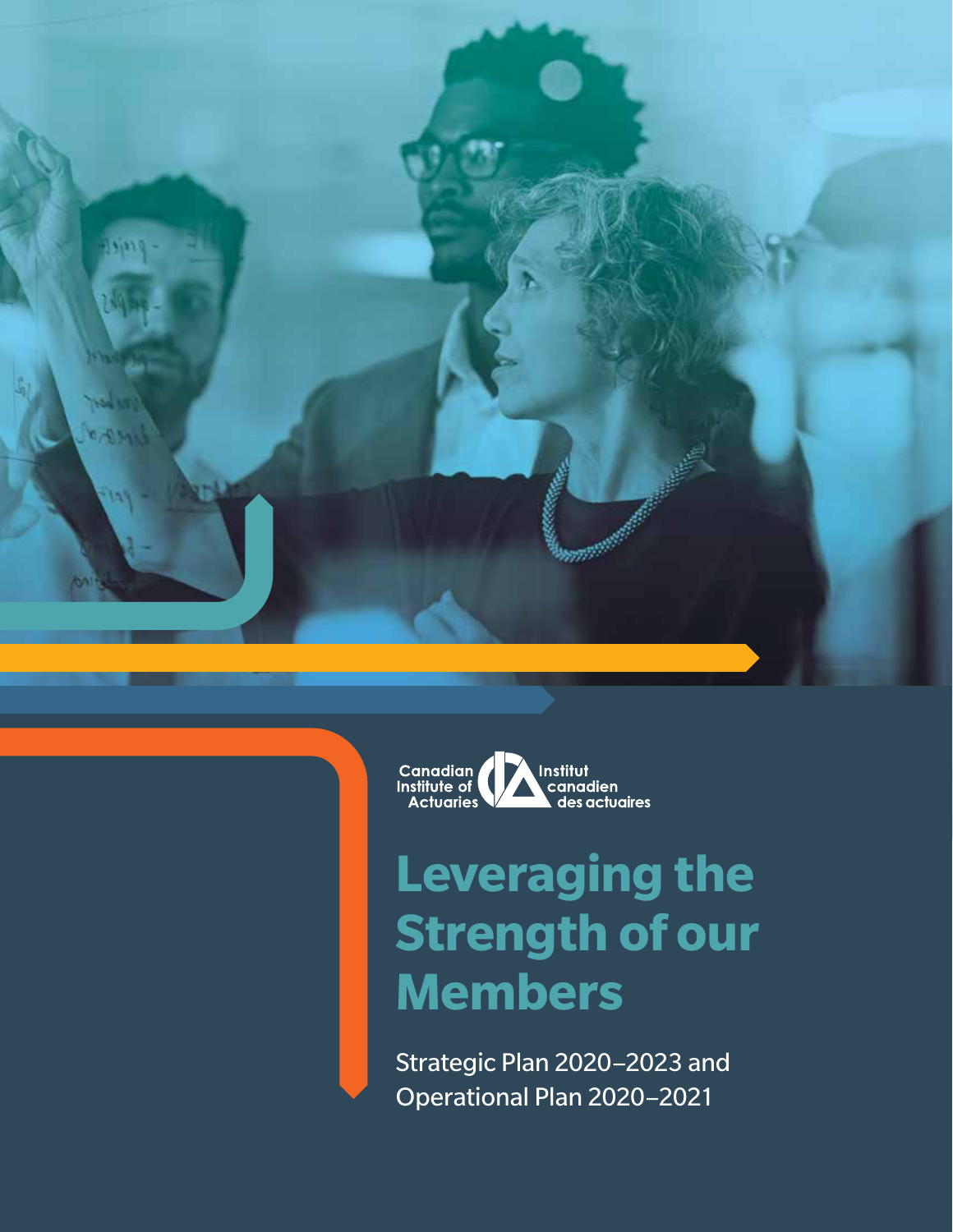## **Contents**

| Strategic priorities 4   |  |
|--------------------------|--|
| Operational objectives 6 |  |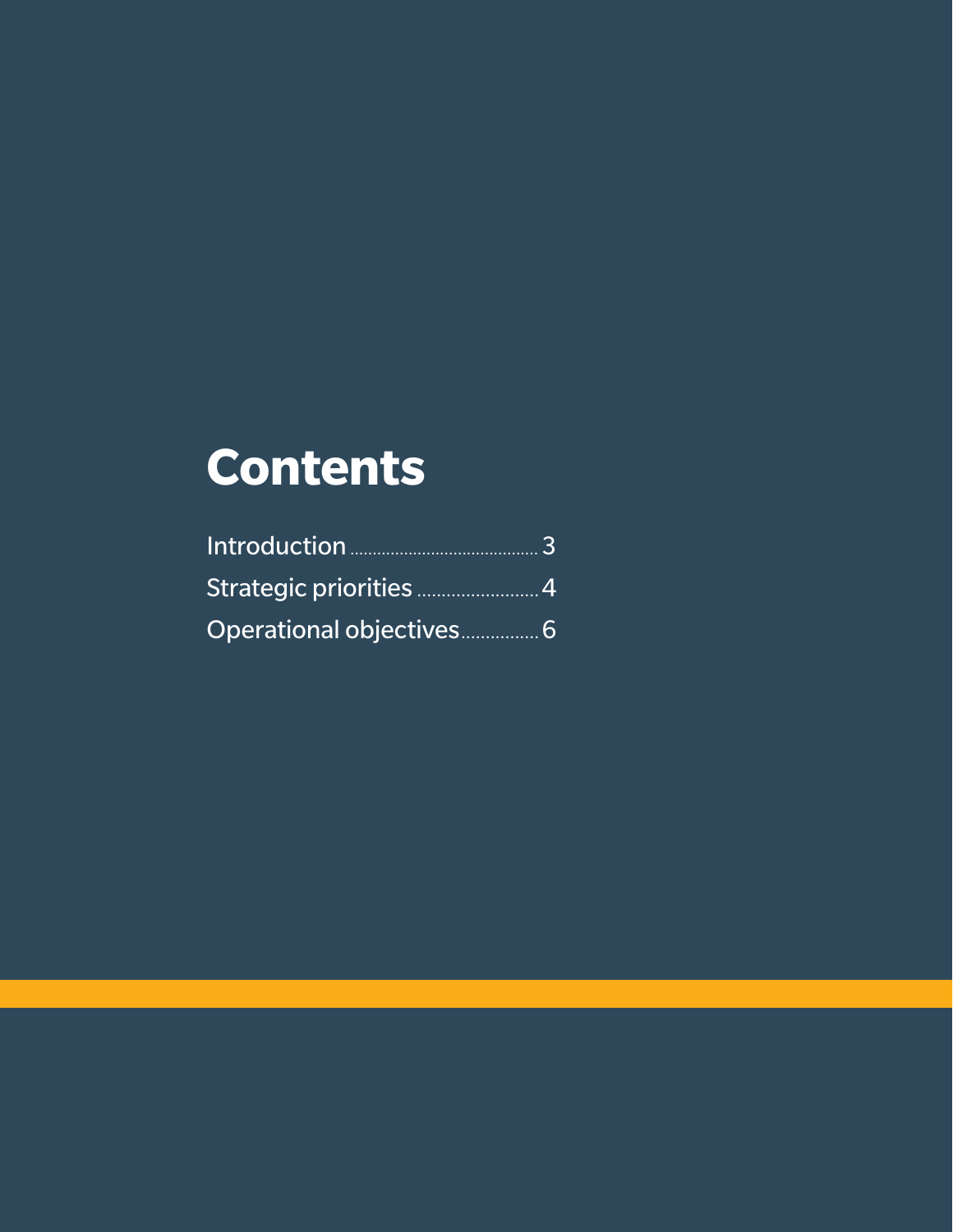## **Introduction**

The strength of any association is a function of its members. For over half a century, the CIA has served the public interest through the quality work done by actuaries who hold the designation of Fellow of the Canadian Institute of Actuaries (FCIA) or Associate of the Canadian Institute of Actuaries (ACIA). In return, members of the CIA have access to the Institute's quality education, professional development, professionalism framework, standards of practice, and actuarial networks across Canada and abroad.

As the CIA looks toward the next three years, our strategic focus will be on enhancing and promoting this important giveand-take between association members and their profession. As such, we have two main strategic priorities for 2020–2023:

- **1. Provide knowledge-based services and products**
- **2. Engage the membership**

Virtually everything the CIA does, in some way, contributes to meeting these priorities. Our efforts to protect the public interest through standards and guidance, research, public policy, professional development, and education all produce the key outputs expected by our members and stakeholders, while at the same time engaging the passion and expertise of the actuarial profession in Canada.

For our members, this means more opportunities for you to build stronger ties with the Institute and enhance your skills, knowledge, and relationships. For our partners, stakeholders, and industry associates, this means greater awareness of our members and what they do, and more chances to work with us every day.

*"Volunteers drive the heart of this organization, and they are really what make it successful."*

**John Dark, FCIA** CIA President 2018–2019

*"I want Canadian actuaries to feel at home in their Canadian Institute. I want them to feel involved. I want them to find challenges that they can volunteer for. And I want them to see opportunity."*

**Marc Tardif, FCIA** CIA President 2019–2020

Join us in leveraging the strength of Canada's actuaries.

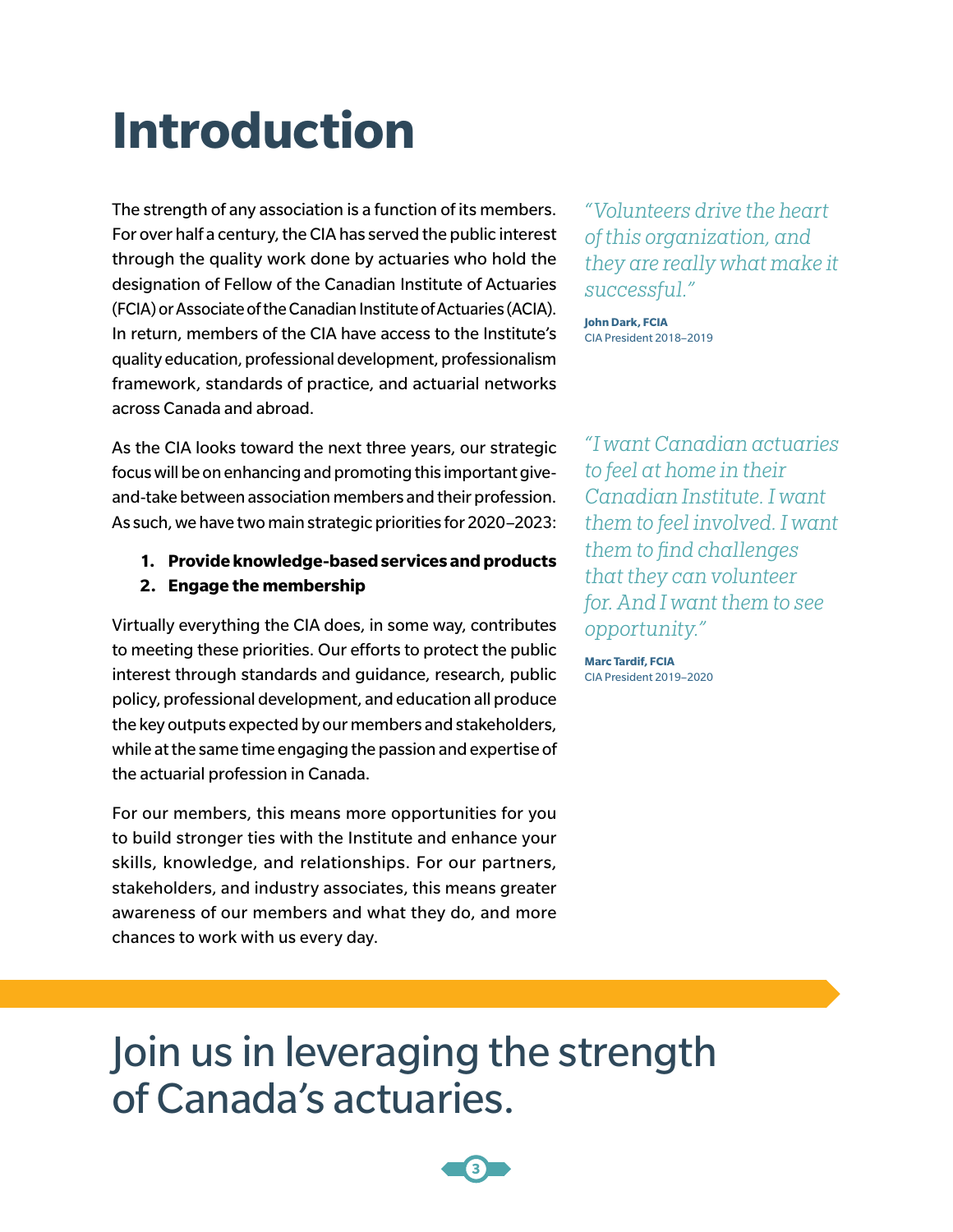# **Strategic priorities**

The CIA Board has ratified a strategic plan for 2020–2023 that identifies twelve strategic priorities, as detailed in our Strategy Map:



### **Vision**

Financial security for Canadians.

### **Mission**

As the trusted bilingual voice of the Canadian actuarial profession, we advance actuarial science and its application for the well-being of society.

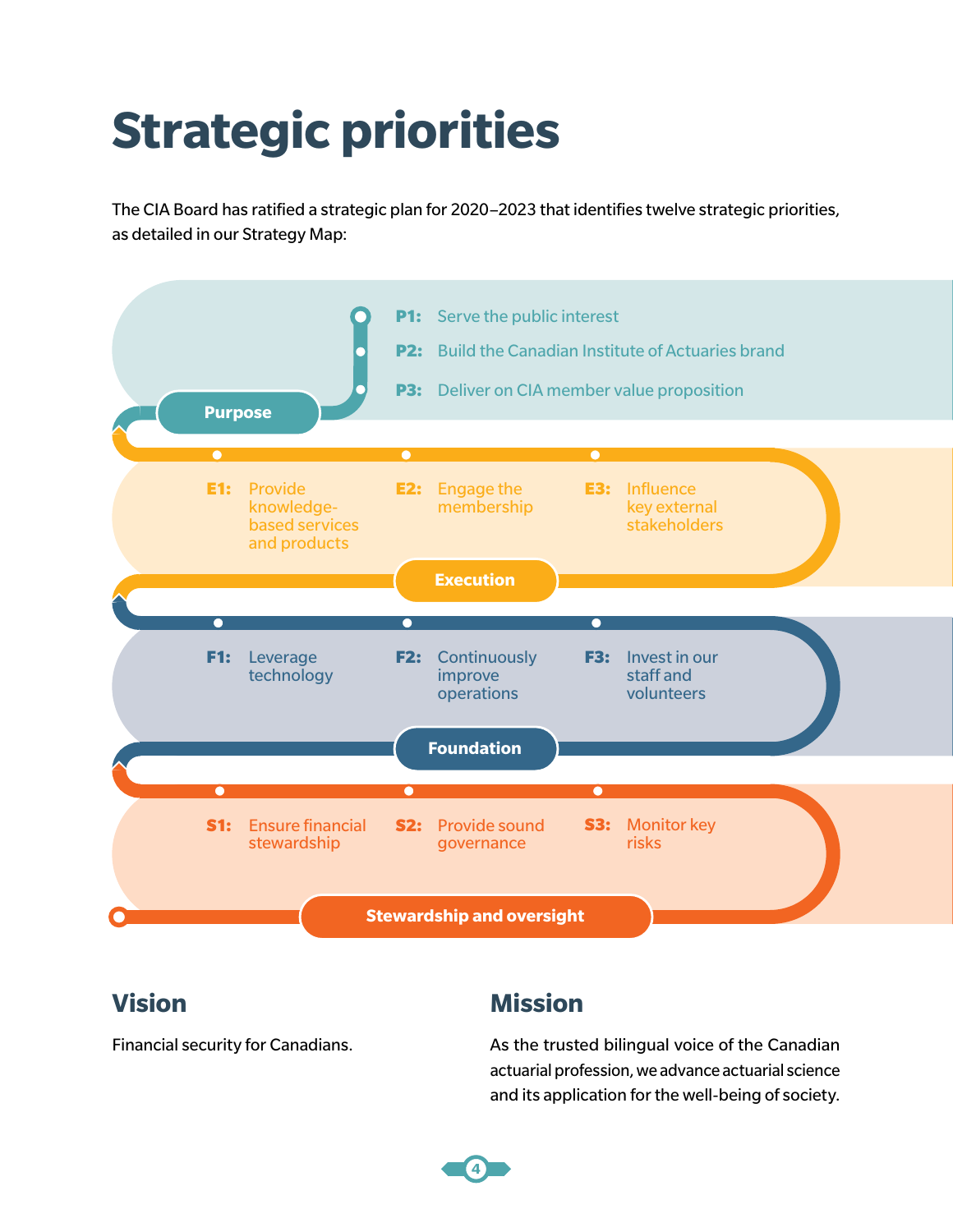● P1: In carrying out activities and programs, the Institute holds the duty of the profession to the public above the needs of the profession and our members, who shall act honestly, with integrity and competence, and in a manner to fulfil the profession's responsibility to the public.

● P2: Build trust in the Institute's competent, objective, and independent authority over the Canadian actuarial profession and the value of our professional designations in Canada and abroad.

● P3: Make the Institute the first-choice professional association for Canadian actuarial professionals by offering unique membership benefits and resources.

**CE1:** Enhance the skills, knowledge, and competence of the Institute's members through responsive educational offerings, research, and guidance material that help them respond to the evolving needs and expectations of the market.

● **E2:** Inspire current members to see the Institute as their life-long career partner.

**E3:** Increase the Institute's influence by nurturing trust-based relationships with relevant stakeholders in Canada and around the world.

F1: Optimize the Institute's use of technology to deliver programs and services tailored to the needs of our members.

● F2: Continuously examine the Institute's programs and processes to optimize efficiency and cost-effectiveness.

F3: Define and apply best practices in recruitment, orientation, ongoing training, evaluation, rewards, and retention for the Institute's staff and volunteers.

● S1: Maintain robust internal controls to safeguard the Institute's funds and assets.

● S2: Ensure that the Institute's structure, bylaws, policies and procedures help us remain responsive to the evolving profession.

**5**

● S3: Identify and monitor the Institute's key risks, define risk tolerance levels, and implement risk mitigation strategies.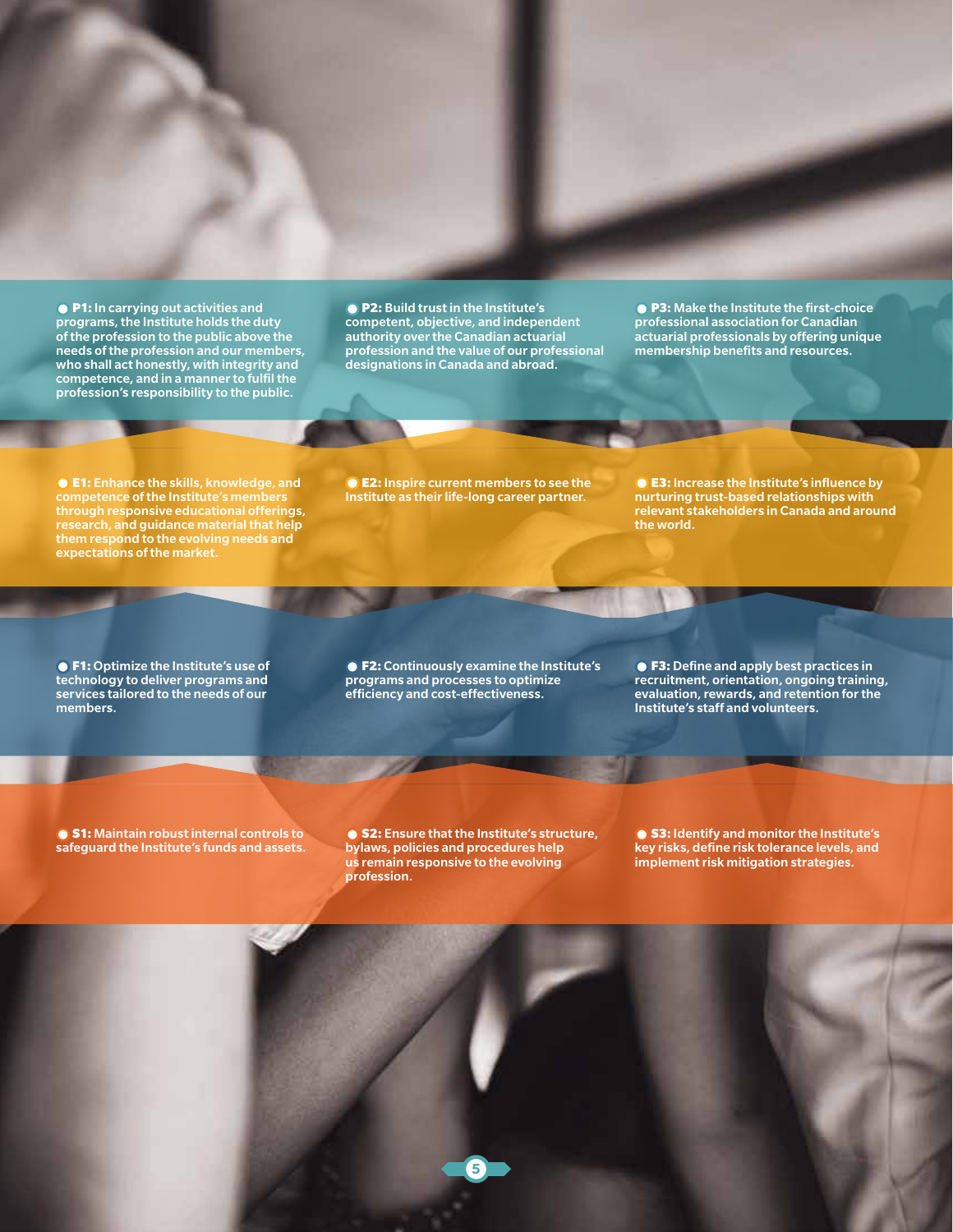# **Operational objectives**

Although all twelve strategic priorities are important for the functioning and growth of the Institute, the activities and outputs for 2020–2021 will focus especially on two areas:

#### 1. Provide knowledge-based services and products

The CIA sees great value in providing tools to our actuaries to help them offer professional services of the highest calibre. Our strategic efforts, therefore, focus on enhancing the skills, knowledge, and competence of our members through educational offerings, research, and guidance material that will help Canadian actuaries respond to the evolving needs and expectations of the market.

2020–2021 operational objectives aligned with this priority:

- **1.1.** Develop and implement a strategy to produce and tailor content across platforms according to member interest and market relevance.
- **1.2.** Explore innovative ways to disseminate materials to members.
- **1.3.** Refine the CIA's publications process with modern tools and cataloguing.
- **1.4.** Identify and address gaps in education and professional development offerings to meet evolving stakeholder needs.
- **1.5.** Increase consumption of research products by 25%.
- **1.6.** Review and update website content and site structure.
- **1.7.** Provide members with the necessary tools and resources for IFRS 17.
- **1.8.** Undertake projects focused on developing individual practice areas.
- **1.9.** Increase collaboration with research innovation centres.

#### 2. Engage the membership

The actuarial community in Canada represents a strong source of knowledge and expertise. Leveraging this talent helps the CIA be an effective and relevant voice for the profession, in addition to assisting us with our other strategic priority to provide relevant services and products. A strategic focus on fostering greater engagement with members not only helps us accomplish more but also means our Fellows and Associates get greater value from being part of the organization.

2020–2021 operational objectives aligned with this priority:

- **2.1.** Connect members more directly with the volunteer services team.
- **2.2.** Develop a first-year membership engagement campaign.

**6**

**2.3.** Improve the CIA's volunteer recognition activities and tools.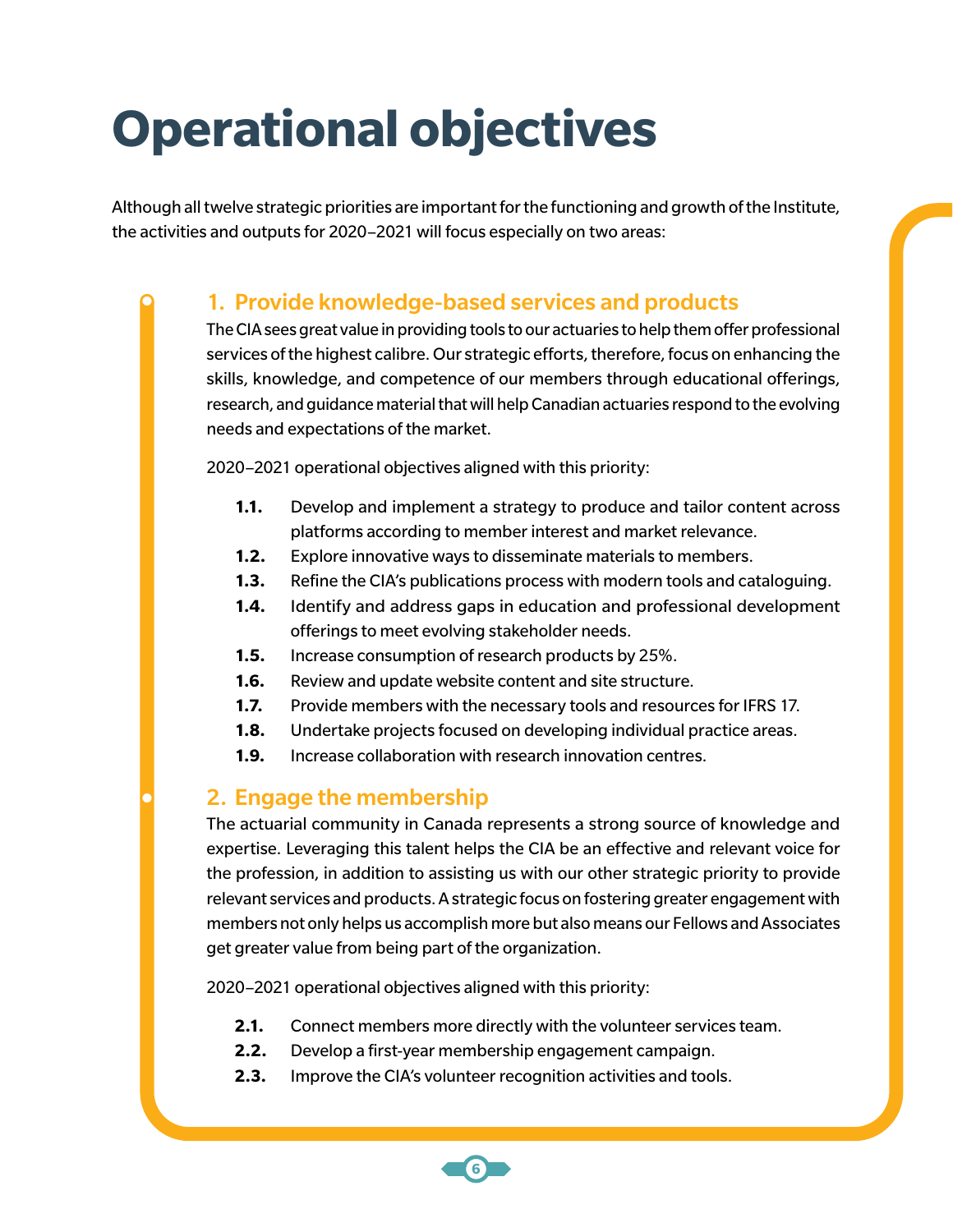- **2.4.** Engage members in developing and releasing at least one high-level public statement per year.
- **2.5.** Collect and action member feedback and analytics on CIA research initiatives.
- **2.6.** Promote the importance and success of volunteer roles to the membership.
- **2.7.** Demonstrate the value and importance of the CIA's international role.
- **2.8.** Investigate emerging areas of practice.

Although they are given less emphasis in this plan, further objectives aligned with the other priorities in our Strategy Map will be achieved throughout the period:

#### 3. Stewardship and oversight

These three priorities – ensure financial stewardship, provide sound governance, and monitor key risks – include many ongoing activities that are essential for ensuring the success and stability of the Institute, such as assessing governance changes and operationalizing council and committee mandates.

#### 4. Foundation

These priorities – leverage technology, continuously improve processes, and invest in our staff and volunteers – are the backbone of the Institute's operations and will be the focus of important activities during this period. Our operational objectives focus on improving administrative and operational processes, maintaining and enhancing our systems and technology, and ensuring the right support for and use of our human capital.

#### 5. Execution

Along with our two areas of focus for 2020–2023, a third strategic priority – influence key external stakeholders – sits in the execution section of our Strategy Map, where many of our activities fall during this period. This remains a focus area for ongoing activities relating to outreach, policy influence, and international relations.

#### 6. Purpose

The priorities relating to the purpose of the Institute examine our effectiveness from a broader perspective, and they focus on how well we serve the public interest, build the CIA brand, and deliver on the CIA member value proposition. All efforts ultimately feed into to achieving these highest-level priorities, but some specific activities will focus on the CIA's international presence, exploring the skillset of actuaries, and reviewing the profession's demographics in Canada.